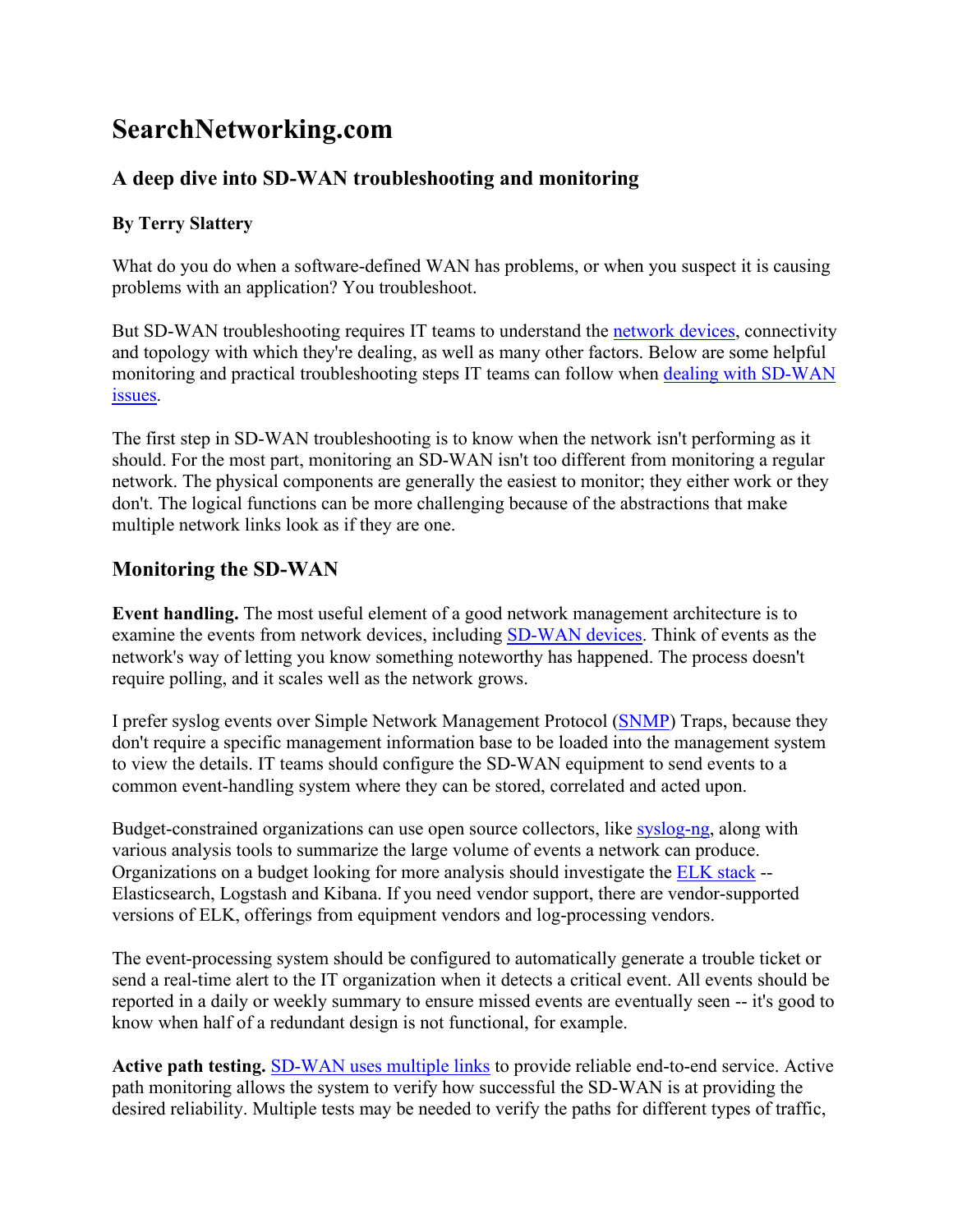like real-time versus bulk data. Ease of deployment is critical for a successful implementation as the number of SD-WAN sites increases.

Make sure the tests are configured to emulate real application traffic, including packet size, transmission rate and quality-of-service markings. An advantage of active path testing is it can detect problems outside normal work hours when there is no application traffic. Active path testing emulates real application traffic and tests the overall end-to-end system, including link selection.

IT teams can use this type of testing during proof-of-concept evaluations by disabling each WAN link and monitoring how the test results change. This is especially useful for determining how well an inexpensive broadband link will handle high-priority or real-time traffic when the lowlatency path is down. Configure the tests to run all the time, so you can also understand how the applications are likely to run at different times of the day. You'll want to know the level of performance when other applications are running -- like backups or database synchronization - or when the broadband network is busy.

**Physical status.** SD-WAN devices are typically based on an [x86](https://searchwindowsserver.techtarget.com/definition/x86) system with internal CPU, memory, interfaces, power supplies and cooling. A network event, typically syslog, should report problems with these components. Monitoring with SNMP can provide additional data regarding the use of these resources, presenting answers to questions like the following:

- How many buffers are used on each path?
- Is the CPU saturated at critical times of the day?
- Is the power supply functioning correctly, or is the AC main input fluctuating outside the specifications that the power supply can handle?

The default configurations for parameters like buffering are typically correct, but sometimes you need the ability to modify the number of buffers to accommodate an application's functional characteristics, like handling a lot of very small packets. Make sure queue depths can be modified as needed.

You should verify the SD-WAN controller provides alerts and reports when a physical link is having problems. It should detect flapping links, interface errors, packet drops due to congestion and duplex mismatch -- yes, duplex mismatch is still a common problem, so use auto negotiation where possible. Use daily or weekly reports to identify problems where the alerts may have been overlooked.

**Topology maps.** Knowing the topology is important when troubleshooting, but manually updating topology maps is a time-consuming and error-prone process. Look for the SD-WAN control system to provide dynamic maps of both the physical and logical topology. The baseline is like a network source of truth for the SD-WAN physical topology, and knowing differences between the actual and desired states can make SD-WAN troubleshooting much easier.

## **Determining the problem**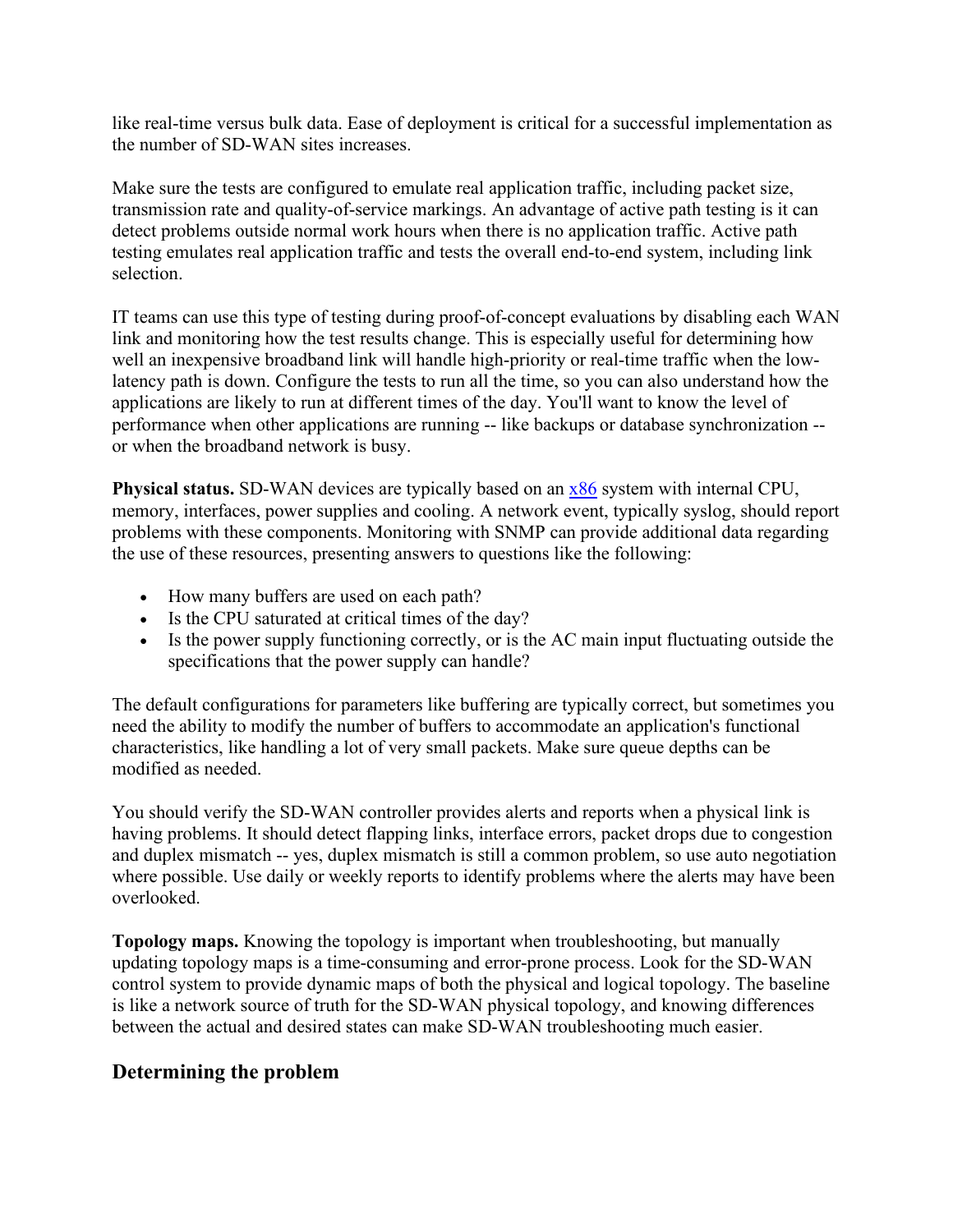The key to troubleshooting any network problem is to be methodical. Start at one end and work toward the other, or use a divide-and-conquer strategy. Determine what type of problem is likely to exist based on its symptoms. The [Open Systems Interconnection model](https://searchnetworking.techtarget.com/definition/OSI) is handy to determine the type of problem and direct troubleshooting in the right direction, such as the following:

- a physical problem, like a downed interface;
- a link problem, like duplex mismatch;
- a routing problem, such as when some destinations are reachable and single hop tests are successful; and
- an application problem, like firewall or maximum transmission unit [\(MTU\)](https://searchnetworking.techtarget.com/definition/maximum-transmission-unit) mismatch.

If some data makes it through, the lower-level functions are likely to be working properly, so you can focus your efforts at higher levels.

## **SD-WAN troubleshooting steps**

The analysis of the problem would typically incorporate the following points:

**Verify the SD-WAN node's basic functionality.** This step examines the CPU, memory and interface connectivity. The node should be able to communicate with the controller and download its configuration.

**Check basic interface functionality.** The desired interfaces should be up and communicating with the device on the other end of the link. There should be basic connectivity to the SD-WAN controller to download its configuration.

**Validate VPN functionality.** SD-WAN products create a logical VPN overlay on top of the physical topology. You will need to understand how the VPN's encryption process works, how it can fail and how to verify it is working correctly.

**Integrate with the overall routing architecture.** The SD-WAN devices make multiple links function as if they are a single link. Reachability to the networks at each site needs to be communicated to the other sites without compromising the overall routing architecture -- i.e., no routing black holes, routing loops or unreachable [subnets.](https://searchnetworking.techtarget.com/definition/subnet) You need to understand how route distribution works and how to troubleshoot it.

**Verify the forwarding policy.** Are the packets taking the appropriate path between SD-WAN devices? The SD-WAN devices measure the latency, packet loss and jitter between themselves and use policies to determine which link each application should use. When a link for one application fails -- or if it's out of spec for that traffic type -- then the traffic will be moved to another link, potentially affecting the moved application, as well as the applications that are using the still-functioning links. This analysis may require some low-level commands to access the detailed data.

The command-line interface is useful for those times when you need low-level details. These commands will consist of *show* commands for examining the system's state and testing